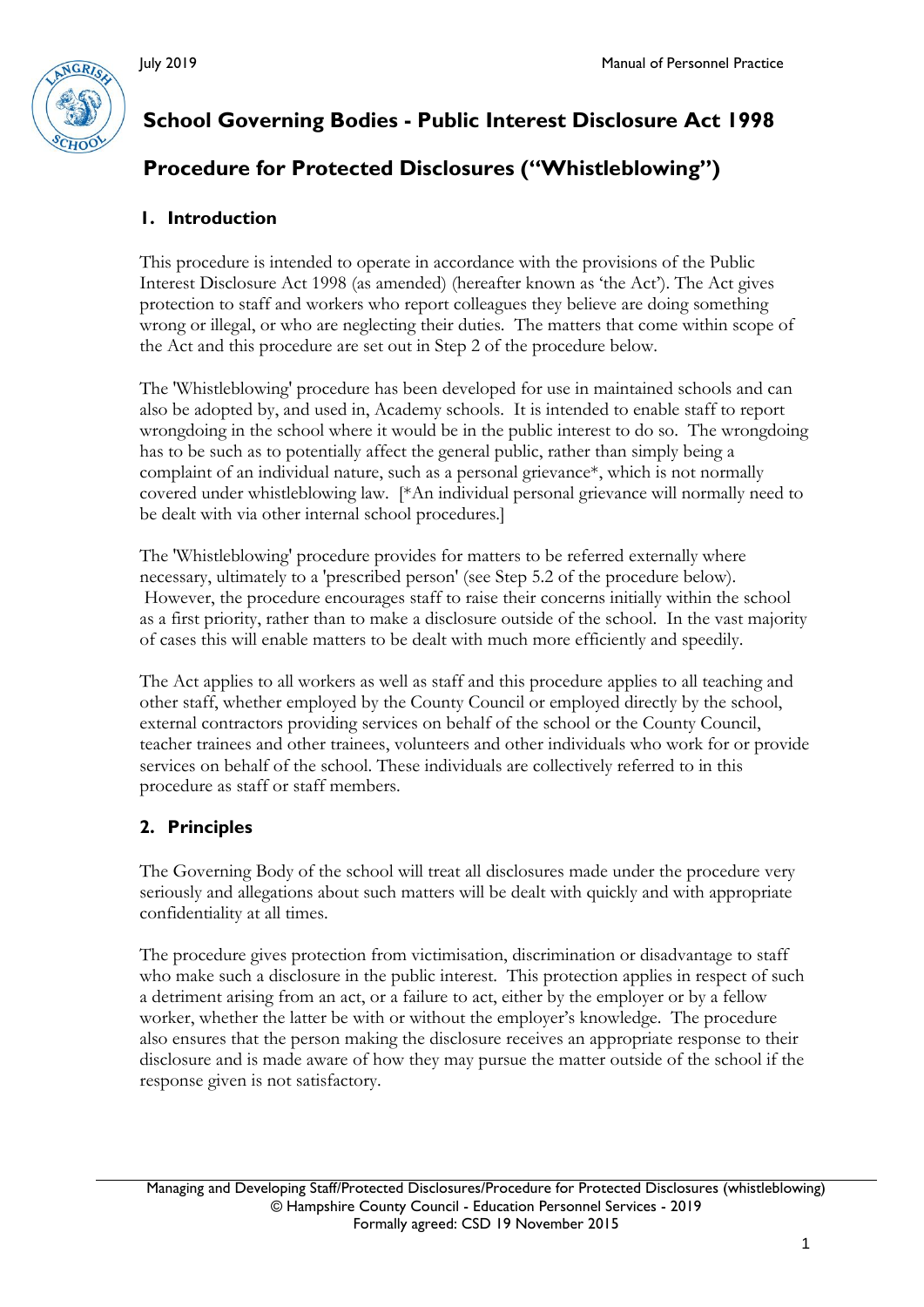This "Whistleblowing" Procedure should not be confused with others, such as individual or collective grievance procedures that exist to enable staff to raise concerns about their own employment. It is designed to deal with issues that fall outside of the scope of those procedures and therefore excludes all matters that are more appropriately covered by them.

## **3. Time limits**

There are no time limits on raising concerns under this procedure, but they should be raised at the earliest opportunity. Where time limits are included within this procedure, they exist to ensure that disclosures are dealt with as quickly as possible, and to ensure a prompt initial response from management. The investigation that takes place after a disclosure is made is not time limited, but will be conducted as quickly as possible within the circumstances of the disclosure.

## **4. Representation**

Staff are entitled to representation by a professional association/trade union representative/work colleague at any meeting or interview held in relation to the disclosure made. Staff should specify that they are making a disclosure under this procedure.

### **5. Unfounded or improperly made allegations**

- If an allegation is unfounded or unsubstantiated (i.e. there is no factual basis or evidence to support the allegation) but the staff member has made the allegation honestly and in the reasonable belief that it was in the public interest, no action will be taken against them.
- If an allegation is deemed to have been made falsely, maliciously, frivolously or for personal gain, then the person making the allegation may face disciplinary action. Care should be taken in dealing with such allegations as some facts may not be wholly untrue. Some parts of an allegation may have been fabricated or exaggerated but elements may be based on truth.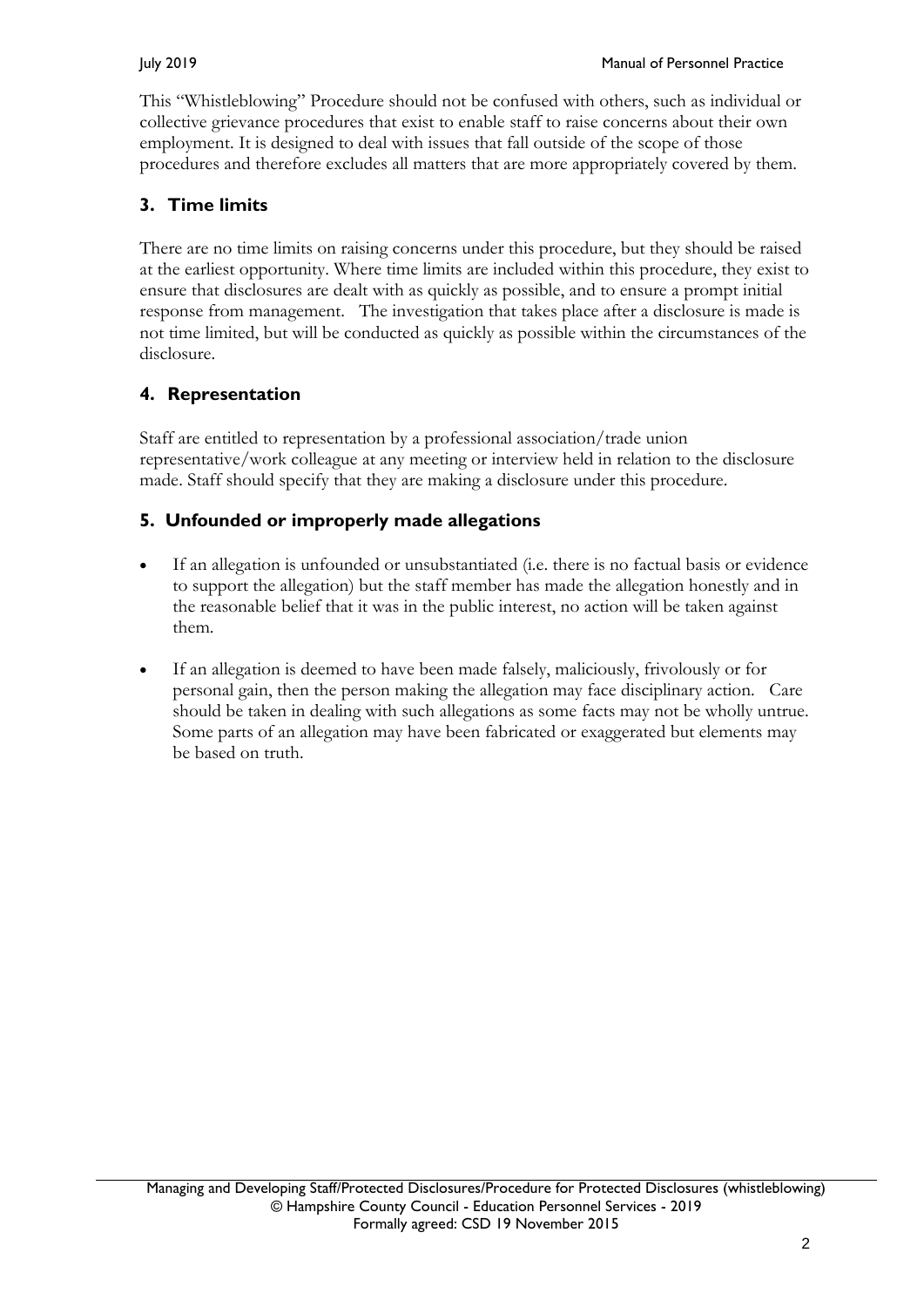# **Model Procedure**

#### **Step 1 - Raising a concern**

Concerns under this procedure should initially be raised with the staff member's immediate line manager. If the staff member believes their manager is involved in the malpractice, they may raise their concerns with a more senior member of staff, including the Headteacher. If the staff member believes it is not appropriate to raise the matter with the Headteacher, he/she may approach the Chair of Governors: James Greenwood who can be contacted on 07891 473773. (In the event that the matter cannot be raised within the school, the staff member may raise their concerns in accordance with Step 5). The relevant manager is encouraged to take advice from Education Personnel Services who may involve other departments of Hampshire County Council or other relevant external organisations where appropriate.

Within ten working days of a concern being raised, the person receiving it will write to the staff member acknowledging receipt and indicating what initial steps will be taken to deal with it. Where possible an estimate will be given of the time it will take to provide a final response.

Concerns may be raised orally or, preferably, in writing. These disclosures should provide as much information as possible about the matter, including dates, individuals involved, other possible sources of information, etc. Staff must be able to demonstrate to the person hearing the disclosure that there are reasonable grounds for making the allegations.

Staff may wish to make anonymous disclosures although it may be important for the investigating manager to know the source of information to enable a full investigation. The manager would also need to take into account the nature and credibility of an allegation before deciding to proceed with an investigation. However, staff should be re-assured that all disclosures will be treated in confidence and every effort will be made to preserve anonymity. The Act provides protection against victimisation to anyone who makes a protected disclosure in good faith.

#### **Step 2 – Determine whether the concern raised is a Protected Disclosure**

Qualifying disclosures are disclosures of information where the staff member reasonably believes (and it is in the public interest) that one or more of the following matters is either happening, has taken place, or is likely to happen in the future:

- a criminal offence (e.g. fraud, corruption, sexual or physical abuse of pupils/students or others);
- a failure by a person to comply with any legal obligation to which he/she is subject;
- a miscarriage of justice;
- a danger to the health or safety of any individual;
- damage to the environment, or
- a deliberate attempt to conceal any of the above matters.

Following disclosure of one of the above matters, the person receiving the disclosure must determine whether it is a 'qualifying disclosure' under the Act, by considering the following: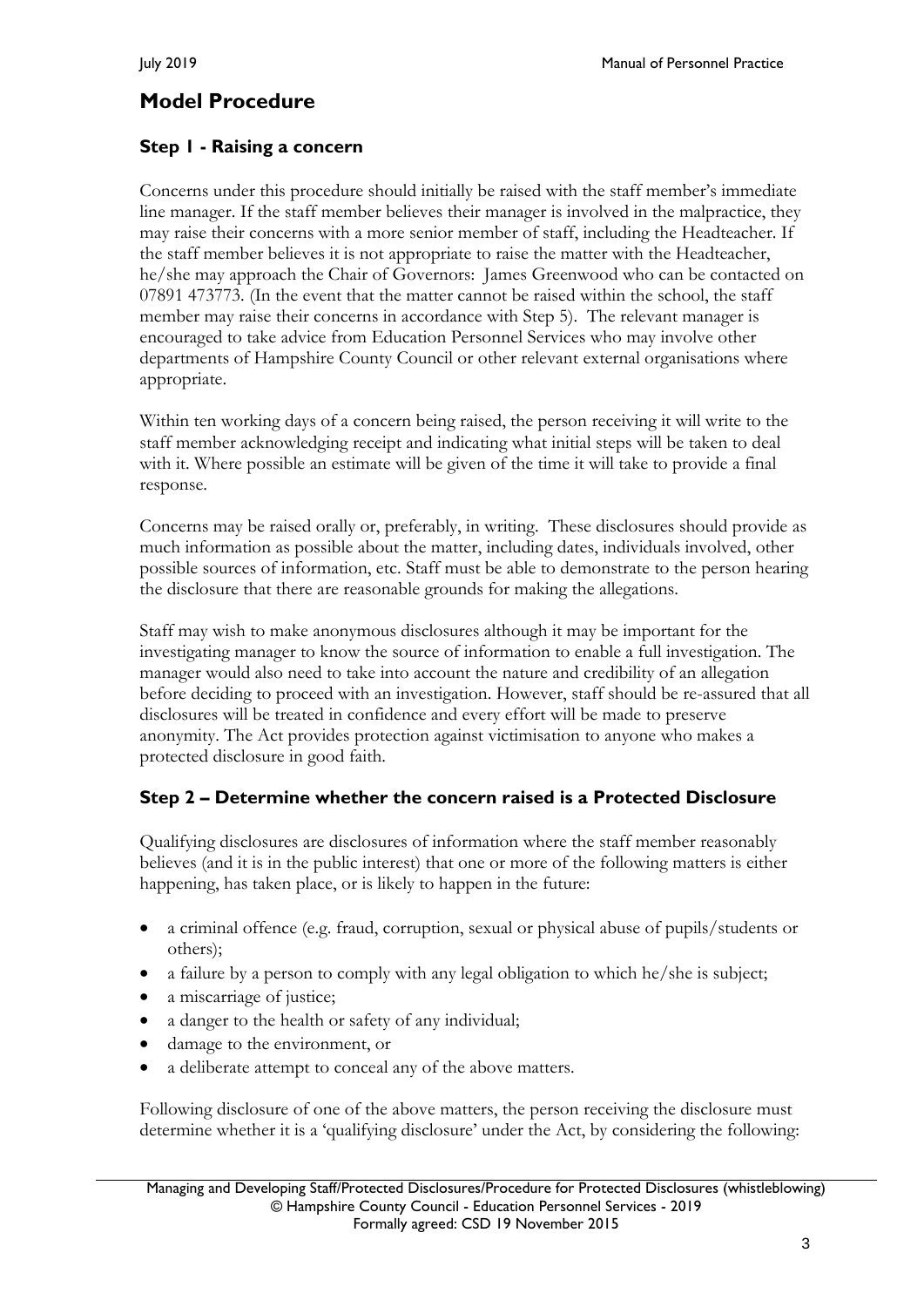- whether any factual information was actually disclosed, as opposed to opinion only, to the employer (or relevant person);
- whether the individual making the disclosure believed that the information tended to show that one of the matters above has occurred, is occurring or is likely to occur; and
- whether that belief was reasonable.

If the above criteria are met, the disclosure will qualify as a protected disclosure, and the remainder of this procedure will apply. If the criteria are not all met but the staff member's disclosure was made in good faith, investigations should still take place into the allegations and the staff member should not be discriminated against because they have raised such an allegation. If it is found that the disclosure was made for malicious purposes or for personal gain, the school should deal with this under the disciplinary procedure, where relevant [\(guidance on disciplinary issues](https://www.hants.gov.uk/educationandlearning/education-personnel-services/manual/managing-staff/discipline) can be found in the Manual of Personnel Practice).

## **Step 3 - Investigation**

A preliminary investigation will need to be undertaken to establish whether the alleged act or omission could actually have occurred, be occurring or be likely to occur in the future. The investigation is not, at this stage, to determine whether the alleged act or omission has actually occurred, but to determine the facts of the case (e.g. was the alleged individual actually where they were purported to be, what does the evidence show). More about [investigations](https://www.hants.gov.uk/educationandlearning/education-personnel-services/manual/managing-staff/conducting-investigation) can be found in the Manual of Personnel Practice:.

Allegations that have some foundation to them should be followed up with a full internal investigation, which may result in one or more of the following:

- no case to answer:
- disciplinary action taken against the alleged individual;
- referral to Social Services or the Police, or other relevant organisation;
- referral to Internal Audit or other County Council departments (for County Council maintained schools).

If the allegations are unfounded (no evidence or proper basis that supports the allegation), or unsubstantiated (can neither be proven nor disproven), no action need be taken by the school, although it would be pertinent to determine why the staff member felt the need to raise the allegation in the first place, e.g. is there a training need within the school?

If it is found that the allegation was made for malicious purposes or for personal gain, the school should deal with this under the disciplinary procedure [\(guidance on disciplinary issues](https://www.hants.gov.uk/educationandlearning/education-personnel-services/manual/managing-staff/discipline) can be found in the Manual of Personnel Practice).

## **Step 4 - Communication**

Subject to legal constraints and the need to protect the rights of individuals, the staff member raising the concern will be informed of the outcome of any investigation at the earliest practicable opportunity. Such information will not include confidential details about formal action taken against another staff member.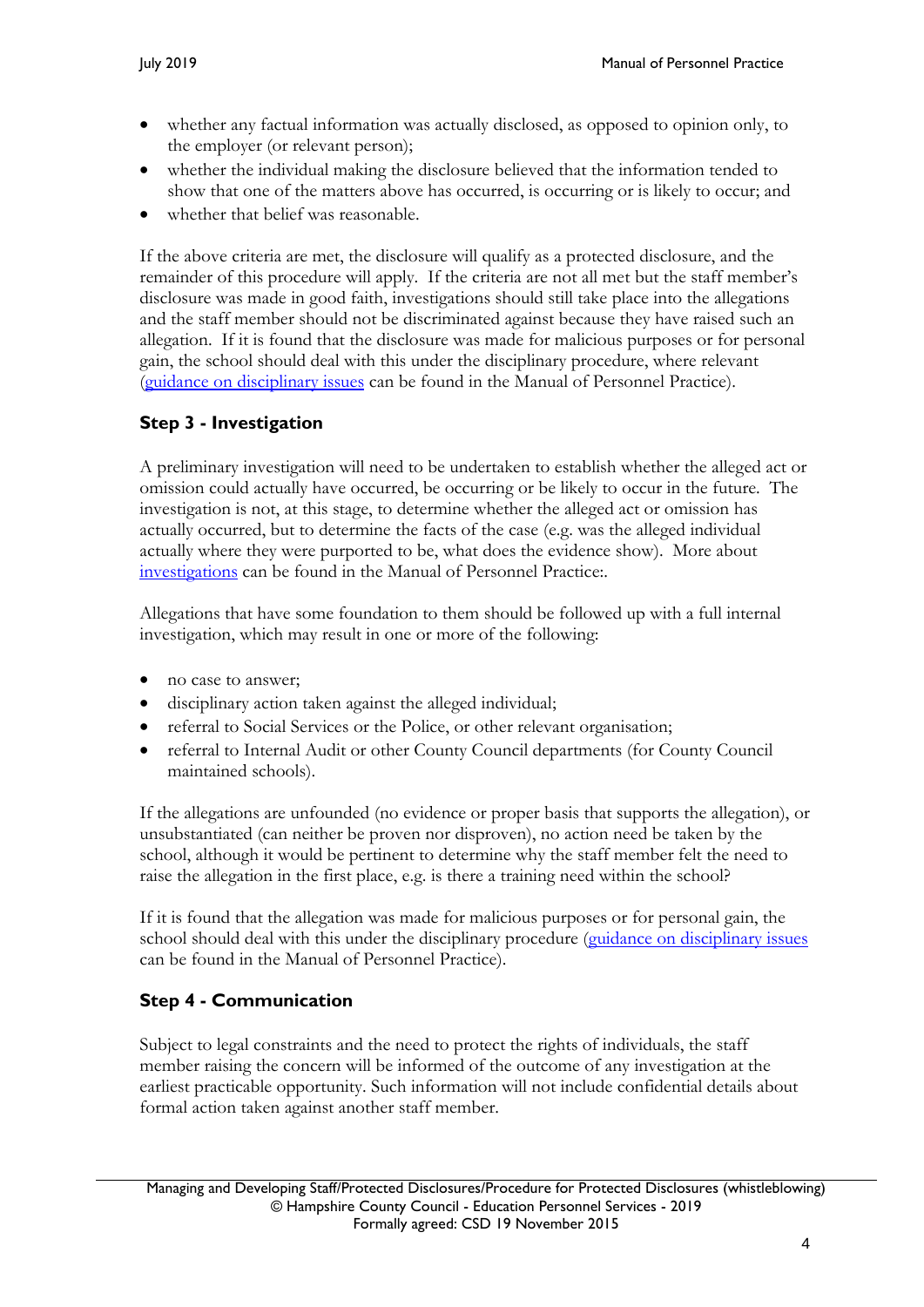For reasons of sensitivity and confidentiality, all communications with a staff member who takes action under this procedure will be sent to their home address, unless an alternative arrangement has been mutually agreed.

#### **Step 5 - Taking the matter further**

In the event that a staff member feels that their concerns have not been resolved through the above process, they may write to the Chair of the Governing Body, if he/she has not already been involved, outlining their concern, the action taken to date and the reasons for their dissatisfaction.

Within 10 working days of a concern being raised, the Chair of Governors will write to the staff member to acknowledge that the concern has been received and indicate what further steps will be taken, as well as providing an estimate of the time it will take to provide a final response. The Chair of Governors may decide to set up a small group of governors, where appropriate, to investigate the concerns. The Chair of Governors will then inform the staff member of the outcome of this process on the same basis as required of the manager above. Where appropriate, the Chair of Governors should also involve the relevant Diocese at an early opportunity.

In the event that the matter cannot be satisfactorily resolved within the school, the staff member may escalate their concerns further. How they do this will depend on the status of the school, as follows:

#### **5.1 Hampshire County Council maintained schools**

Staff should raise their concerns, in writing, with the following officers of the County Council, and in the following order:

- a. Area Director for the relevant school
- b. Director of Children's Services
- c. Chief Executive of Hampshire County Council

These officers will follow the same basic procedure outlined above in the same timescales and will feed back the outcome to the staff member. The address for all of the above is: Children's Services Department, Hampshire County Council, Elizabeth II Court West, The Castle, Winchester, SO23 8UG or [childrens.services@hants.gov.uk.](mailto:childrens.services@hants.gov.uk)

If a staff member is dissatisfied with the response of the Governing Body and the County Council, and subject to the concern being a protected disclosure (see step 2 above), they can raise the matter, as appropriate, with any of the following:

- an elected Member of the County Council;
- the Local Government Ombudsman;
- others as set out below.

#### **5.2 Hampshire County Council Maintained and Academy and Independent schools**

Staff in Hampshire County Council maintained schools who are dissatisfied after having raised concerns under 5.1 above, and staff in Academy and Independent schools, can also